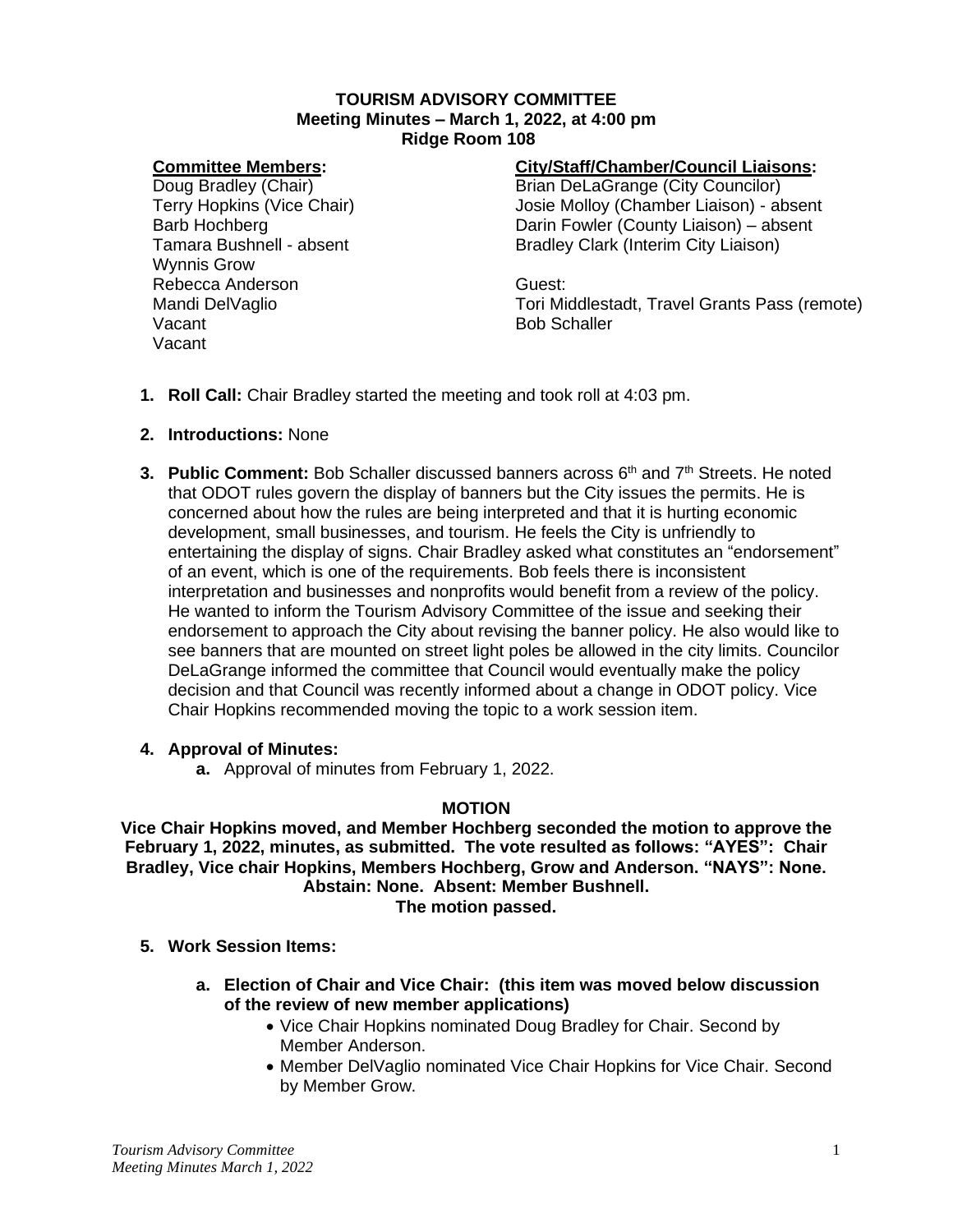## **b. Recommendation to City Council for Open Committee Positions**

- Chair Bradley noted there were 6 applications for 4 open positions. He did a brief summary of each application.
- Vice Chair Hopkins clarified he did not submit an application but voiced his interest in continuing to serve on the committee. He also gave his recommendation to re-elect the current 4 committee members and also supported Tamra Martin and Kevin Hopper for the vacant positions.
- Bradley Clark stated that Resolution No. 3180, adopted December 3, 1990, established the Tourism Advisory Committee and did not place any geographic limitation on membership.
- Chair Bradley recommended that current committee members Bradley, Hochberg, DelVaglio and Hopkins remain on the committee. A hand vote was taken and was unanimous.
- Chair Bradley read the names of the other 6 applicants and asked for any support or preferences from the committee. The committee took a hand vote unanimously supporting Kevin Hopper and Tamra Martin and recommended them for approval to City Council.

## **c. Review of Committee Bylaws / Potential New Positions**

• Item skipped.

# **d. Discussion/Update re. Destination Ready Initiative**

- Chair Bradley introduced Tori Middelstadt and said she is taking the lead on the Destination Ready project.
- Tori stated that Destination Ready is a geographic assessment of the visitor industry and attractions and amenities that can help to improve the industry. She said the State awarded 13 grants throughout Oregon and 3 of the 13 communities are in Southern Oregon – Grants Pass, Illinois Valley and Roseburg.
- Tori said 2 of the 3 Destination Ready committee meetings have taken place and there have been positive discussions. They are working with a "hub and spoke" model to determine areas for tourism improvement in the region.
- Tori said the committee has briefly discussed future use of the lodging tax funds that the City retains which do not go to the DMO. There may be direct investments the City can make with those funds and recommendations could go through TAC.
- Chair Bradley said that identifying tourism assets was a goal recommended by TAC to Council. We should identify shovel-ready programs to help qualify for grants. He suggested this topic as a future agenda item.
- Vice Chair Hopkins said he got a reply from a person involved with the Gold Hill Whitewater Park and he read the e-mail to the group. The conversation about a future whitewater park continues in Gold Hill in preparation as a site for the 2028 Olympic whitewater events. No work is being done now. The Gold Hill contact said his opinion is that it is not viable to have another whitewater park in the region.
- Councilor DeLaGrange asked what the final Destination Ready product is expected to be. Tori stated the final product is a prioritized list of fundable tourism-related projects that can help improve the community. The State also provides training to help find funding